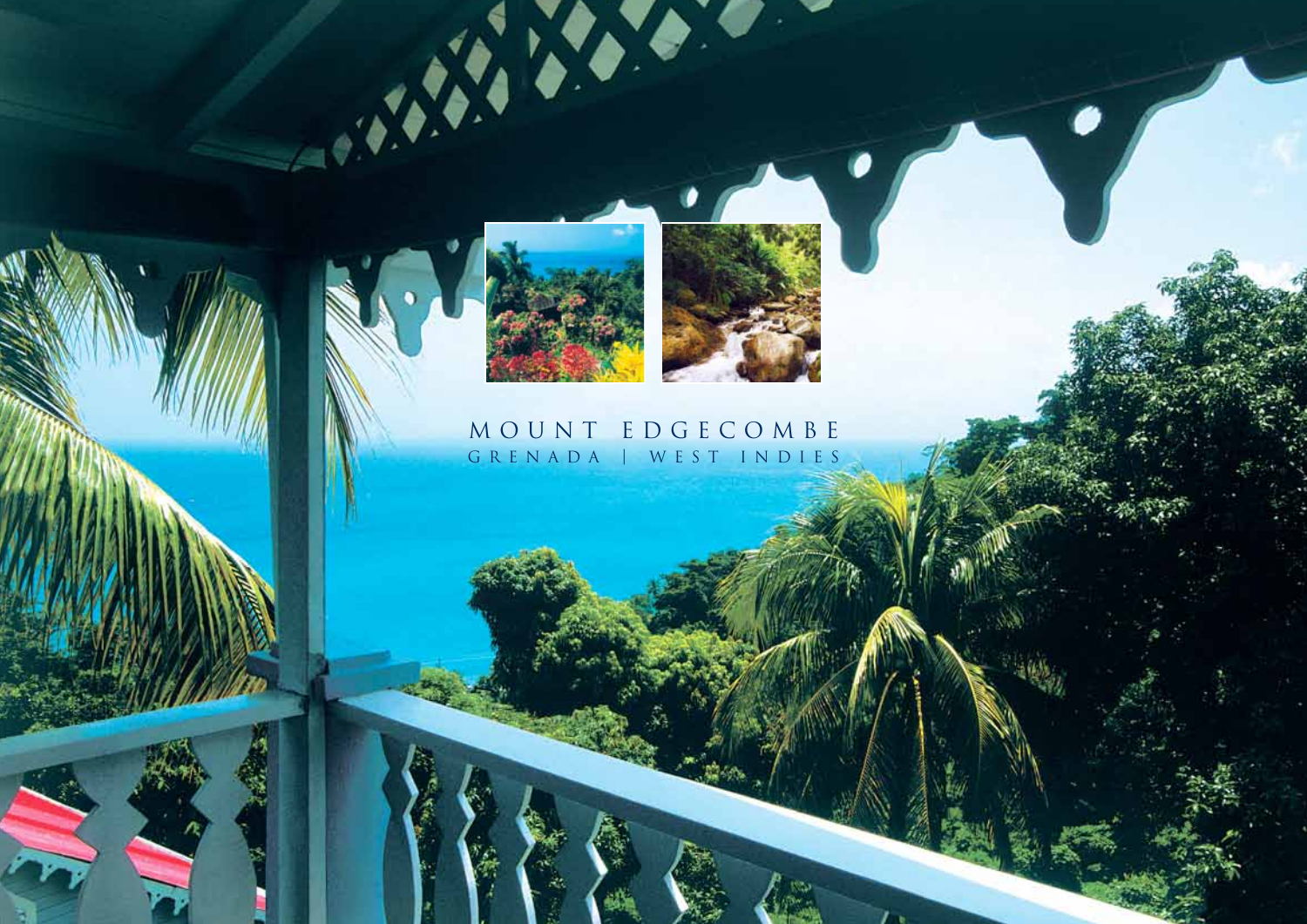Mount Edgecombe Plantation provides a yesteryear Great House experience in a stunning setting as a perfect West Indian authentic Plantation home which has been completely and beautifully restored.

Built by Lord Edgecombe of Devon, England in the late 1700's, in a picturesque, sheltered yet elevated location on the western coast of Grenada this

An immaculate, very rare and historic plantation estate. Approached up a long and winding drive and wonderfully located, surrounded by its own 30 acres of spices, fruits, vegetables and tropical botanical gardens.

The Main House comprises an entrance hall. living room, snooker room, covered dinning

The Great Room is a spectacular, very large living dining room with bar and plantation style kitchen suitable for entertaining.

These three buildings surround the enchanting nutmeg courtyard, aviary and charming tropical dramatic infinity edge swimming pools and terrace overlook the lush vegetation and Caribbean close to the main house that provide for a secure staffed entrance.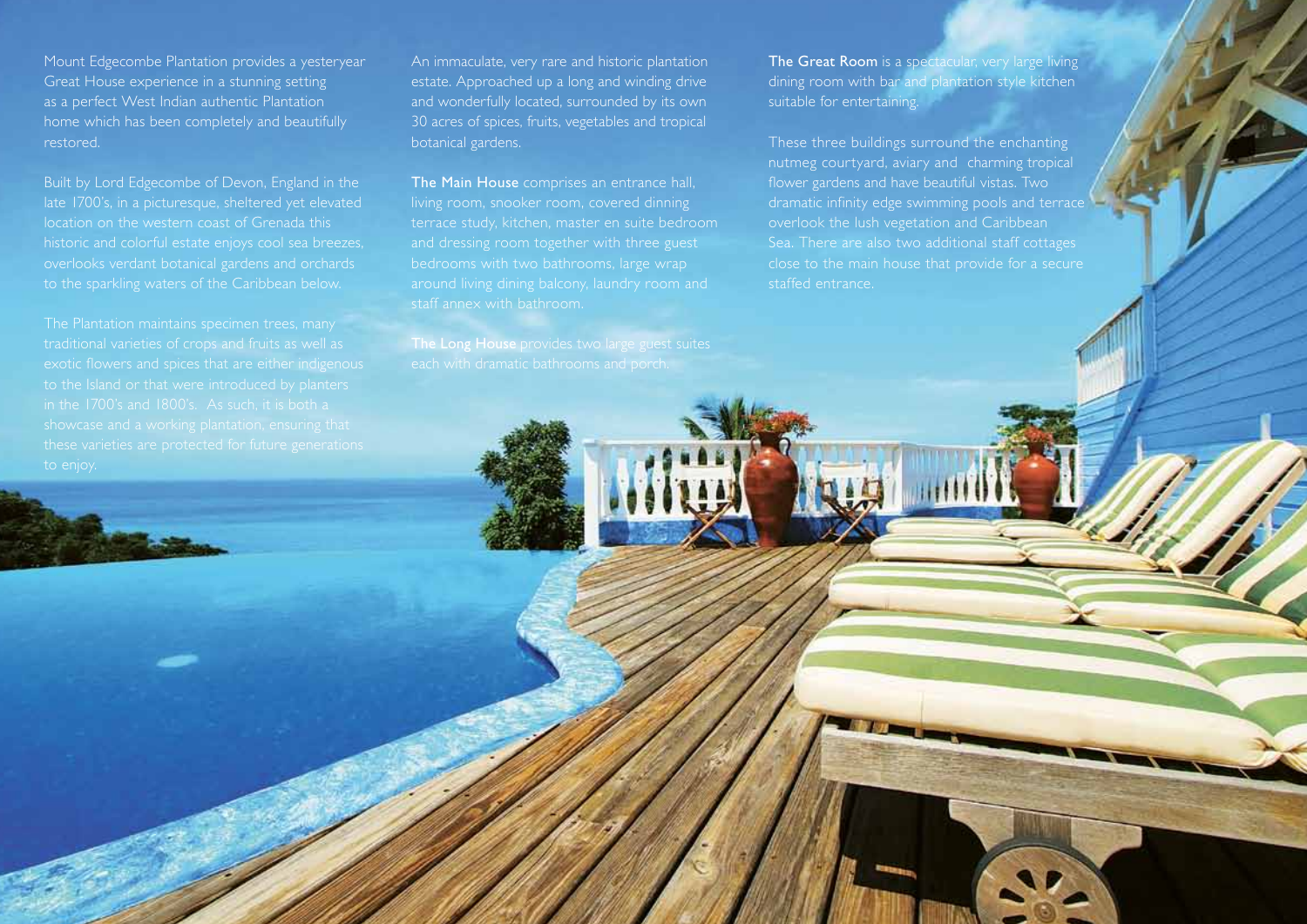



Beautifully restored by the current owner the plantation enjoys a protected and very private environment of exceptional beauty and ambiance.

The Great house has 4 bedrooms and the addition of two guest bedrooms in the Long House means 10 guests can be comfortably accommodated for that quintessential house party.

A jaw dropping double infinity pool with sun deck and adjoining Great Room create an ambience for social gathering or simple relaxation that cannot be surpassed.

There are 2 staff estate cottages as well as live-in staff quarters adjoining the Main House.

Available furnished, in pristine condition and fully staffed, the plantation represents a rarity that may not be found elsewhere in the Caribbean.

45 minutes from the International Airport and the capital St. George's. Located on the preferred west coast with stunning sunsets.